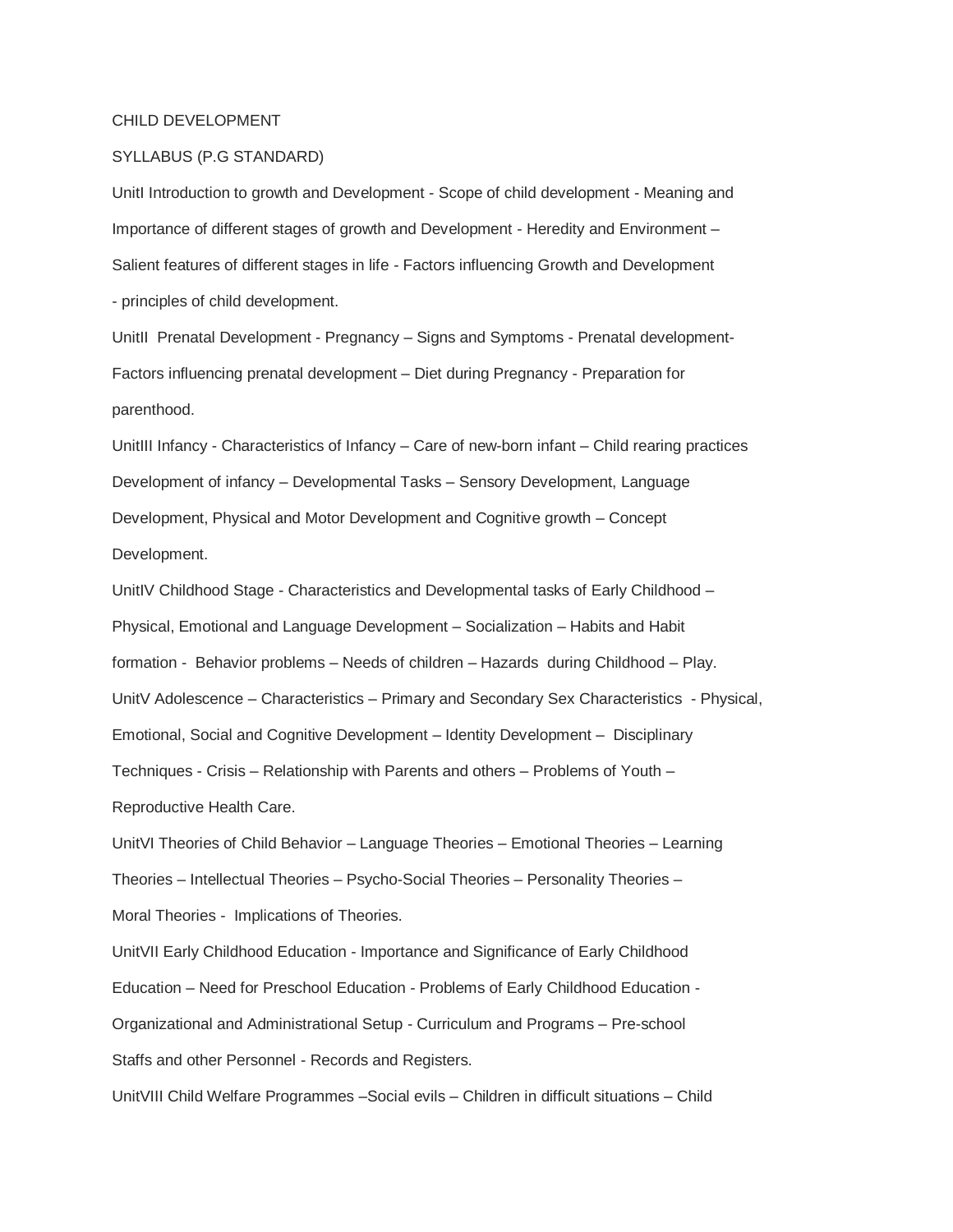Abuse Street Children, Child Labour – National and International Child Welfare Programmes - Government and Non-Governmental Programmes – Mobile Health care – Adoption – Foster care – Institutional Care – Children Act – Child Rights. 2 Unit IX Counseling and Physical & Mental Health – The Counselor , their qualities, role and skills - Areas of Guidance and Counseling – Personal, Marriage, Family, Child, Educational, Vocational and Career Guidance – Child Guidance Clinics - Counseling in Disaster Management - Mental Health Service – Health and Nutrition – Immunization – Childhood illness.

Unit X Children with Special Needs – Definition, Classifications and Educational Approaches of Mentally challenged, Learning Disabilities, Emotionally Disturbed, Visually Impaired Hearing Impaired and Physically Handicapped - Giftedness.

REFERENCES:

1. Berk, L.E., (2000), Childhood to Adolescence, Mc.Graw Hill Company, London

2. Berk, L.E., (2007), Development through the life span, Pearson Educational, New Delhi

3. Briyastava, K.K, (2003), Principles of Guidance and Counseling, Kanishka Publishers and distributors, New Delhi

4. Dash, D.N., (2003), Guidance and Services in Schools, Dominant Publishers and distributors, New Delhi

5. Dash, M., (2007), Education of Exceptional Children, Atlantic Publishers and distributors, New Delhi

6. David, A., (2007), Guidance and Counseling, Common Wealth Publisher, New Delhi

7. Devadas, R.P; Jaya, N, 2002, A Textbook on Child Development, Macmillan India Limited, Madras.

8. Hurlock, E.B., (2004), Child Growth and Development, Tata Mc.Graw Hill Company, New York

9. Jones, R.n., (2008), Basic Counseling Skills – A helper's Manual, 2

nd

edition, Sage